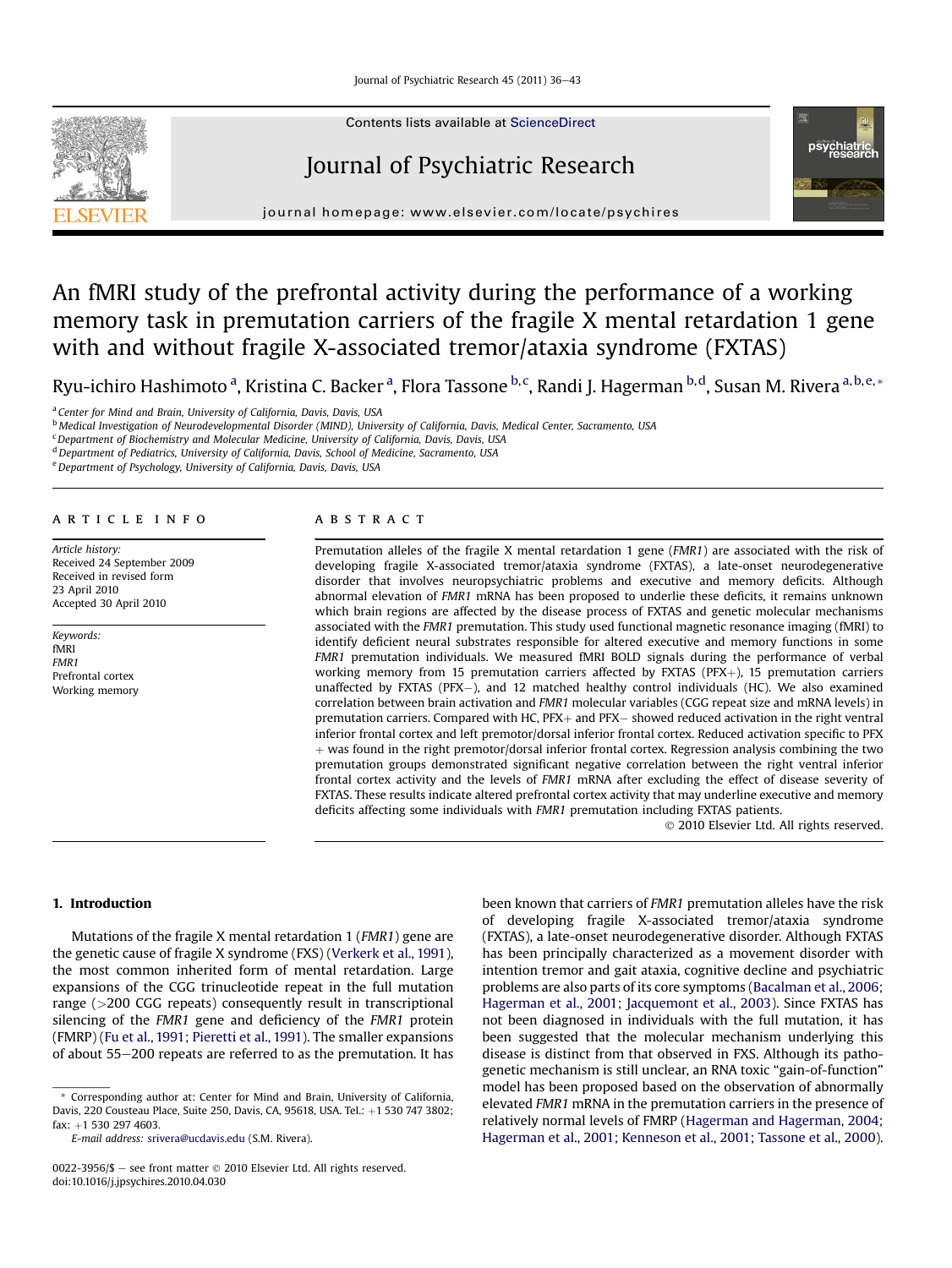<span id="page-1-0"></span>To date, a number of cognitive impairments have been documented in FXTAS patients. A recent study used an extensive neuropsychological test battery for male FXTAS patients and unaffected premutation carriers and found that both groups performed worse than control males on executive cognitive functioning and declarative learning and memory ([Grigsby et al., 2008](#page-6-0)). Another study examined individual subcomponents of working memory (i.e. verbal, spatial, and central executive memory) and again observed impairments of executive memory in patients with FXTAS and in premutation individuals unaffected with FXTAS ([Cornish et al.,](#page-6-0) [2009\)](#page-6-0). Although the cognitive and behavioral problems associated with asymptomatic premutation carriers still remain controversial (see [Hunter et al., 2008a,b](#page-6-0) for negative findings), these studies indicate that, among other cognitive profiles, executive and memory functions are particularly impaired in patients with FXTAS. Because a number of previous functional imaging studies on healthy individuals have shown that areas in the prefrontal cortex play crucial roles in executive and memory functions ([Budson and](#page-6-0) [Price, 2005; Cabeza and Nyberg, 2000](#page-6-0)), these observations indicate deficient prefrontal cortex functioning in FXTAS patients. Although altered hippocampal functions were indicated both by histological studies of patients with FXTAS ([Greco et al., 2002, 2006\)](#page-6-0) and by our recent functional magnetic imaging (fMRI) study of the unaffected premutation males, there have been no functional imaging studies that have targeted deficient prefrontal functions of patients with FXTAS or unaffected premutation carriers.

The objective of the present study is to identify neural correlates of deficient executive and memory functions that are observed in some individuals with FMR1 premutation carriers. For this purpose, we use fMRI and measure cortical activity from premutation carriers with and without FXTAS during the performance of a verbal working memory task, which is known to activate extensive areas in the prefrontal cortex. By performing group comparisons including matched healthy controls, we aim to identify areas in the prefrontal cortex that are impaired in FXTAS. We also investigate the possible association between cortical activity, CGG repeat size and FMR1 mRNA levels to understand the genetic molecular variables that contribute to increased risk of prefrontal deficiency in some of the FMR1 premutation carriers.

## 2. Materials and methods

#### 2.1. Participants

We recruited a total of 44 participants (22 females) aged between 33 and 75 for the study. All participants had verbal-scale IQ (Wechsler Adult Intelligence Scale-Third edition) of higher than 80 and normal or corrected-to-normal vision. Of these, data from two participants (one female) were removed due to data loss. We included 12 healthy control (HC) participants, 15 participants with the premutation with FXTAS (PFX $+$ ), and 15 participants with the premutation without FXTAS participants (PFX-) for fMRI analyses ([Table 1](#page-2-0)). FMR1 allele status was confirmed in all participants by DNA testing. In this study, the premutation range was defined as those with a CGG repeat size of larger than 50, but less than 200. The CGG repeat size and FMR1 mRNA levels were measured in each participant following the procedures described elsewhere ([Koldewyn et al., 2008\)](#page-6-0). Two premutation participants (one  $PFX+$ and one PFX-) had missing mRNA data. No premutation individuals were mosaic for CGG repeat size. For participants with CGG repeat count within the premutation range, a trained physician (RJH) scored the severity of FXTAS on a scale ranging from 0 to 6 (as described by [Adams et al., 2007; Jacquemont et al., 2003](#page-6-0)). Premutation carriers with FXTAS scores of 0 or 1 were placed in the PFX- group, while those with FXTAS scores of  $2-5$  were designated as  $PFX+$ . Patients with resting tremor were excluded from the recruitment. Participant demographic information, including FXTAS score and molecular data, are shown in [Table 1.](#page-2-0) The three groups were matched for education years ( $F = 0.08$ , df = 2, 39,  $p = 0.92$ ), full scale IQ ( $F = 1.42$ ,  $p = 0.25$ ), and verbal-scale IQ  $(F = 0.75, p = 0.48)$ . Ages of HC and PFX+ were closely matched  $(t = 0.04, df = 25, p = 0.96)$ . Although PFX- participants tended to be younger than the other two groups, main effect of group did not reach the significant level ( $F = 2.89$ ,  $p = 0.07$ ). Participants in the PFX- group were recruited through screening of family pedigrees of probands with fragile X syndrome. In the  $PFX+$  group, because we were specifically seeking patients with FXTAS, this group is biased for patients with neurological problems. Controls were recruited either from the local community through the University of California Davis Medical Center or were unaffected individuals in families affected by fragile X. All participants were right-handed  $except$  for two  $PFX+$  participants and one  $PFX-$ . Neurological examinations on all HC participants were normal, including absence of tremor and ataxia. Healthy control participants received a semi-structured clinical interview conducted by a trained research assistant, which was used to rule out medical disease that would affect the central nervous system including alcoholism, stroke or brain trauma. The study was carried out in accordance with the latest version of the Declaration of Helsinki. All participants gave written informed consent before participating in the study. The protocol was approved by the institutional review board at the University of California, Davis.

## 2.2. Working memory task

Participants performed a verbal working memory task during fMRI scanning. Each trial consisted of three different phases: (i) the presentation of a  $2 \times 3$  matrix of 6 alphabetical letters at the center of a screen for 3 s during which the participants were asked to remember the letters ("encoding"); (ii) the display of a fixation cross for 5 s ("rehearsal"); and (iii) the presentation of one alphabetical letter for 1 s ("retrieval"). A fixation cross was presented for 1 s before the start of the next trial. Participants were instructed to press a button only when the single letter presented during the retrieval period matched one of the six letters shown during the encoding period. A button press was required on 23 out of 48 total trials. The trials of button press and withhold were randomly presented. Presentation of stimuli and collection of responses were performed using Presentation (Neurobehavioral Systems, Albany, CA) implemented on a PC. The behavioral logfiles were not generated for two  $PFX+$  participants, one  $PFX-$  subject, and one HC subject because of technical errors. All participants practiced the task before entering the MRI scanner.

## 2.3. fMRI data acquisition

All MRI data was acquired on a 1.5 T GE Signa Horizon LX NV/I MRI system package (GE Medical Systems, Milwaukee, WI) using a phased array whole-head coil. A single-shot gradient echo-planar imaging (EPI) sequence (TE: 32 ms, TR: 2000 ms, flip angle:  $90^{\circ}$ , FOV: 22 cm, slice thickness: 4 mm with 1 mm slice gap, matrix:  $64 \times 64$ ) was used to acquire the functional images. The EPI volume was composed of 27 axial slices covering the entire brain. 244 volumes were acquired during a single run (8 min 8 s), and the first two images were discarded to allow for T1 equilibration. Additionally, a high resolution T1-weighted spoiled grass gradient (SPGR) 3-D MRI sequence (128 slices, in-plane resolution:  $0.86 \times 0.86$  mm, slice thickness: 1.3 mm) was administered. During the scan, a custom-built head holder was used to prevent movement during scanning.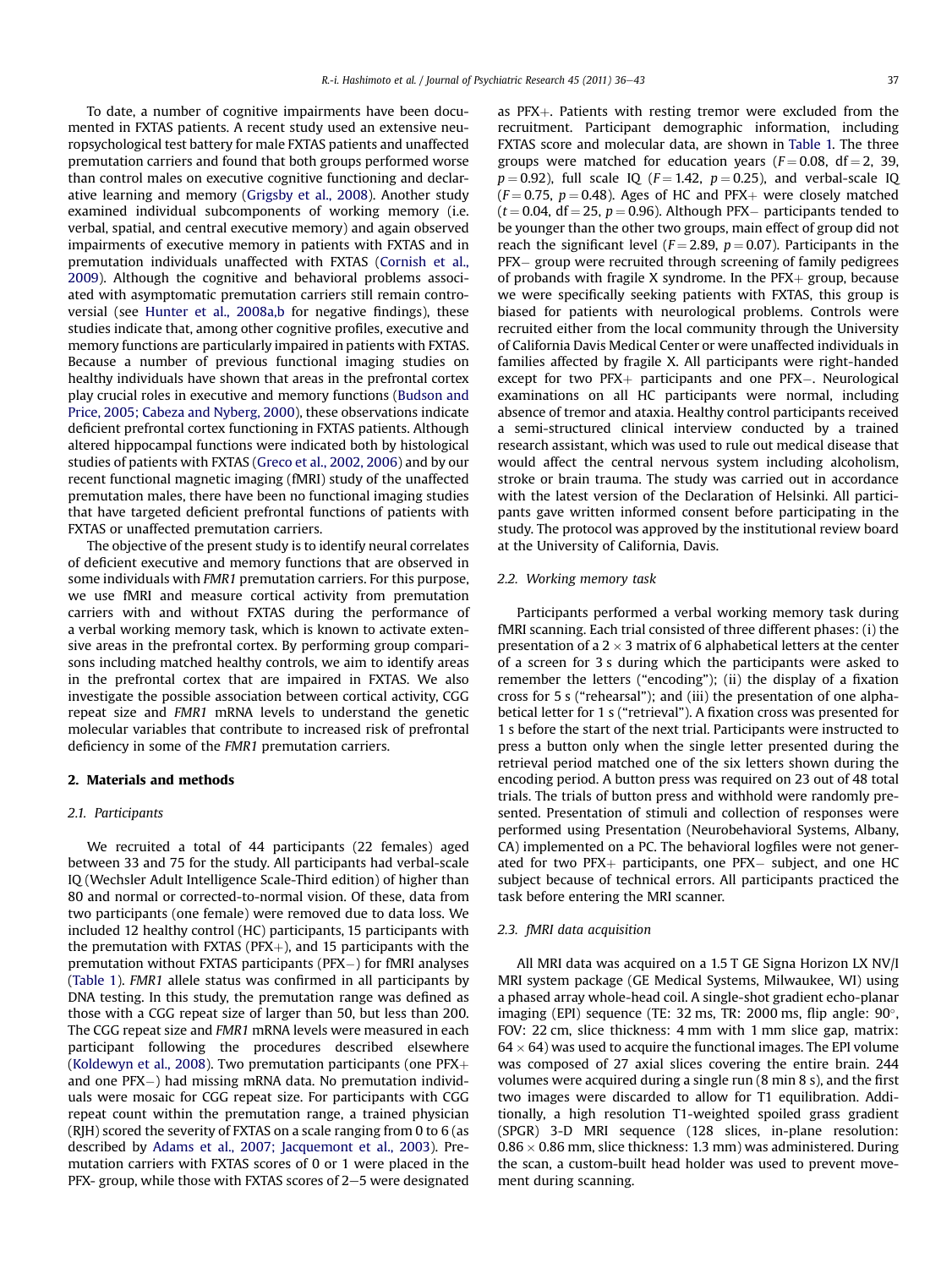## <span id="page-2-0"></span>Table 1

Statistics on demographic data including the FXTAS score and molecular data for healthy control, premutation carriers affected with FXTAS, and premutation carriers unaffected with FXTAS.

|                    | Healthy Control (HC)<br>$(N = 12, 5$ female) |      |               | Premutation with FXTAS ( $PFX+$ )<br>$(N = 15, 9$ female) |      |               | Premutation without FXTAS (PFX-)<br>$(N = 15, 7$ female) |      |               |
|--------------------|----------------------------------------------|------|---------------|-----------------------------------------------------------|------|---------------|----------------------------------------------------------|------|---------------|
|                    | Mean                                         | SD   | Range         | Mean                                                      | SD   | Range         | Mean                                                     | SD   | Range         |
| Age                | 59.3                                         | 11.3 | $35 - 74$     | 59.5                                                      | 11.2 | $33 - 72$     | 52.4                                                     | 12.5 | $34 - 73$     |
| Full IO            | 114.4                                        | 21.5 | $90 - 151$    | 104.9                                                     | 10.7 | $85 - 120$    | 112.3                                                    | 13.2 | $95 - 141$    |
| Verbal IO          | 112.5                                        | 18.9 | $84 - 131$    | 106.1                                                     | 12.5 | $81 - 123$    | 111.9                                                    | 13.8 | $91 - 140$    |
| Years of education | 15.7                                         | 4.2  | $10 - 21$     | 15.4                                                      | 2.8  | $8 - 21$      | 15.9                                                     | 2.50 | $12 - 18$     |
| <b>FXTAS</b> score |                                              | N.A. |               | 2.86                                                      | 0.99 | $2 - 5$       | 0.26                                                     | 0.45 | $0 - 1$       |
| CGG repeat         | 30.4                                         | 7.1  | $18 - 49$     | 99.7                                                      | 13.3 | $78 - 130$    | 91.3                                                     | 20.4 | $52 - 130$    |
| FMR1 mRNA          | 1.41                                         | 0.37 | $0.63 - 2.00$ | 3.26                                                      | 0.77 | $1.96 - 4.42$ | 2.51                                                     | 0.90 | $1.65 - 5.14$ |

## 2.4. fMRI data preprocessing and analysis

Preprocessing and analysis of fMRI time-series data was performed using Statistical Parametric Mapping software (SPM5) (Wellcome Department of Cognitive Neurology, London, UK) running on MATLAB version 7.4.0 (The Mathworks, Inc., Natick, MA, USA). Imaging data was preprocessed in the following manner: 1) the functional images were realigned and unwarped, 2) functional images of each subject were coregistered to their SPGR anatomical image, 3) transformation matrix for the MNI template was calculated using their SPGR image, 4) functional data-series was normalized into the MNI template using the transformation matrix calculated during step 3, and 5) functional data was smoothed using an 8 mm FWHM Gaussian smoothing kernel. In a first-level general linear model analysis for individual participants, we used three separate regressors for encoding, rehearsal, and retrieval, each of which was set at 0 s, 4 s, and 8 s with reference to the onset of each trial, respectively. Task-related activation was modeled by convolving vectors representing the timing of these events with a canonical hemodynamic response function. For each participant, the contrast image of Encoding vs. (Rehearsal  $+$  Retrieval) was generated. In light of our purpose of obtaining measures of executive and memory functioning of the prefrontal cortex, we selected this contrast as optimal in our continuous working memory task, because the encoding period was the most demanding and it induced reliable activation in the prefrontal areas in each group (as reported in the [Result](#page-3-0) section) whereas either Rehearsal vs. (Encoding  $+$  Retrieval) or Retrieval vs. (Encoding  $+$  Rehearsal) did not show any significant prefrontal activation. The contrast image was fed into a random-effects second-level analysis, in which the significant activation was assessed for each subject group of HC,  $PFX+$ , and  $PFX-$  separately. The statistical threshold was set at  $p < 0.01$ , corrected for multiple comparisons using the false discovery rate ([Genovese et al., 2002](#page-6-0)).

After generating the activation map for each group, we performed Region of Interest (ROI) analyses to compare encodingrelated activations among groups. We included the bilateral hippocampus, inferior frontal cortex, premotor cortex, anterior cingulate cortex, supplementary motor area as the ROIs, because a number of previous imaging studies replicated activation in these regions during working memory tasks using verbal materials ([Cabeza and Nyberg, 2000; Smith and Jonides, 1999](#page-6-0)). In addition, we included the bilateral superior parietal cortex because our verbal working memory task involved executive processes as well as processing information about spatial configuration of letter strings. Lastly, we also included the calcarine sulcus in the ROIs as a control for low-level visual perception. We defined these ROIs functionally using the voxel of the local maximal t-value and its surrounding 26 voxels in a cross-group activation map generated by a random-effects second-level analysis of all the 42 participants  $(p < 0.05$ , corrected for multiple comparisons using the family-wise error rate; see Table 2 for the coordinate of each ROI). For each participant, we extracted the mean parameter estimate of activation of 27 voxels in the ROI using the contrast image of Encoding vs. (Rehearsal and Retrieval). Using the extracted value from each individual, we performed a three-factor analysis of variance (ANOVA) with group and gender as the between-subject factors and ROI as the within-subject factor. When either significant main effect of group or interaction of group x ROI was observed, we proceeded to perform follow-up ANOVA in each ROI examining the effect of group.

When the ROI analysis described above revealed deficient cortical activity in the premutation carriers, we conducted regression analyses to determine the effects of molecular variables associated with the FMR1 gene (i.e. CGG repeat size and FMR1 mRNA levels) on cortical activity in the deficient ROI(s). For this analysis, we extracted the parameter estimate value in the deficient ROI(s) from each member of the two premutation groups ( $PFX$ + and PFX-) following the same step described in the previous section. We excluded the data of HC to ensure that any linear effect of the molecular variables is not attributable to a group effect. The extracted parameter estimate was adjusted for the effects of gender and the severity of FXTAS, the latter of which was estimated by using the FXTAS score of the individual premutation member (Table 1). After regressing out the effect of these two factors, the simple regression analysis using either CGG repeat size or mRNA levels was performed.

Table 2

Clusters of significant activations during the encoding period in cross-group analysis and the MNI coordinates of the regions of interest.

| Area                                       | Cluster size MNI | coordinates |                       |          | t-value |
|--------------------------------------------|------------------|-------------|-----------------------|----------|---------|
|                                            |                  | $\chi$      | y                     | z        |         |
| Occipital, posterior parietal, and         | 19389            |             |                       |          |         |
| temporal cortex                            |                  |             |                       |          |         |
| Calcarine sulcus                           |                  |             | $2 - 84 - 4$ 17.1     |          |         |
| L. Superior parietal cortex                |                  |             | $-22 -68$ 44 12.4     |          |         |
| R. Superior parietal cortex                |                  |             | $22 - 60$ 56 11.2     |          |         |
| L. Hippocampus                             |                  |             | $-20$ $-32$ $-4$ 10.9 |          |         |
| R. Hippocampus                             |                  |             | $22 - 32 - 2$ 9.2     |          |         |
| Thalamus                                   | 1838             |             | $4 - 2$ 14 9.6        |          |         |
| Right frontal cortex                       | 1537             |             |                       |          |         |
| R. ventral Inferior frontal cortex         |                  | 52          | 10                    | $\Omega$ | 7.0     |
| R. dorsal inferior frontal/premotor cortex |                  | 52          |                       | 4 28     | 6.0     |
| L. ventral Inferior frontal cortex         | 175              |             | $-52$ 12              | $\Omega$ | 6.9     |
| L. dorsal inferior frontal/premotor cortex | 1074             |             | $-44$ $-4$ 34         |          | 7.4     |
| Medial frontal cortex                      | 602              |             |                       |          |         |
| Anterior cingulate cortex                  |                  | $-2$        |                       | 12 38    | 8.1     |
| Supplementary motor area                   |                  | $\Omega$    |                       | 2 56     | 7.2     |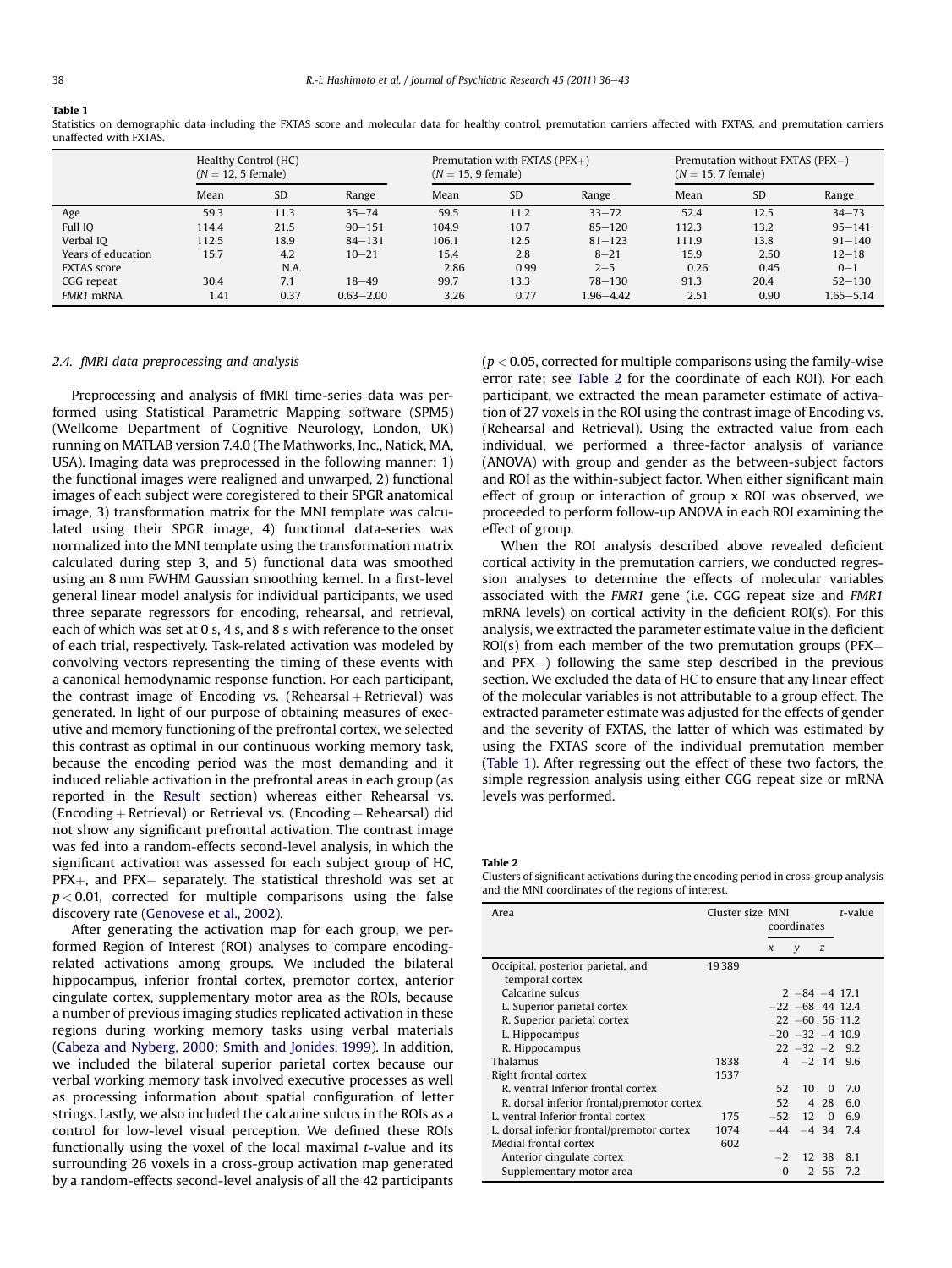## <span id="page-3-0"></span>3. Results

## 3.1. Behavioral results

We included both correct rejections and hits for correct responses. All three groups performed nearly equally on the working memory task. The accuracy rate was  $75.2 \pm 7.4\%$  (mean - $\pm$  standard deviation), 72  $\pm$  13.6%, and 78.2  $\pm$  11.5 % for the HC,  $\mathrm{PFX}{}{+}$ , and  $\mathrm{PFX}{}{-}$ , respectively. There was no effect of group in a oneway ANOVA ( $F = 1.09$ , df = 2, 36,  $p = 0.35$ ). The mean reaction time (calculated using only trials with hits) was  $1688.5 \pm 141.2$  ms,  $1730.5 \pm 184.2$  ms,  $1760.5 \pm 61.8$  ms for the HC, PFX+, and PFXgroups, respectively. There was no significant effect of group on reaction time ( $F = 0.92$ ,  $p = 0.41$ ).

#### 3.2. Whole-brain analyses within-group

We performed the whole-brain analysis for activation during encoding in each group (HC,  $PFX+$ , and  $PFX-$ ) separately. In all three groups, we observed significant activation in the bilateral hippocampus, inferior frontal cortex, premotor cortex, anterior cingulate cortex, and supplementary motor area (Fig. 1 and Supplementary Table 1). These patterns of activation are consistent with previous studies of encoding-related activity of the verbal materials ([Cabeza and Nyberg, 2000; Smith and Jonides, 1999\)](#page-6-0). Although activation in those areas was significant in each of the three groups, the spatial extent of activation in the lateral prefrontal cortex was the most prominent in HC (Fig. 1). We also observed strong activations in areas extending from the primary visual cortex to the lateral occipital cortex and the parieto-occipital cortex in each group. The strong activation in the visual cortex and the ventral high-order visual areas may reflect increased demands of visual processing of strings of six letters during encoding. The activation in the parieto-occipital cortex may reflect mnemonic processing for visuospatial information involved in this task by presenting letter strings in a  $2 \times 3$  matrix ([Cabeza and Nyberg,](#page-6-0) [2000](#page-6-0)). Significant activation in these regions was confirmed in cross-group analysis combining the three groups (Fig. 1). We observed two major activation foci in the lateral prefrontal cortex: one focus extended between dorsal part of the inferior frontal

cortex and premotor cortex (dIFC/PMC), and the other focus was found in the ventral part of the inferior frontal cortex (vIFC).

## 3.3. ROI analyses

ANOVA showed a significant interaction of group and ROI  $(F = 1.62, df = 20, 360, p < 0.05)$ , as well as a main effect of ROI  $(F = 28.0, df = 10, 360, p < 0.001)$ . There were no significant main effect of gender ( $F = 0.08$ , df = 1, 36,  $p > 0.5$ ) or interaction of gender and ROI ( $F = 0.88$ , df = 10, 360,  $p > 0.5$ ). To further explore the interaction of group and ROI, we performed a follow-up onefactor ANOVA within each ROI to examine group differences. Among areas in the prefrontal cortex and its adjacent structures, a significant main effect of group was found only in the right vIFC and the bilateral dIFC/PMC [\(Fig. 2\)](#page-4-0). Post-hoc tests revealed that  $PFX+$  showed significantly reduced activation in the right dIFC/ PMC compared with HC [\(Fig. 2\)](#page-4-0). Compared with HC, activation in the right vIFC and left dIFC/PMC was reduced in both  $PFX<sub>+</sub>$  and PFX- ([Fig. 2](#page-4-0)). In contrast, the left vIFC, anterior cingulate cortex and supplementary motor area showed comparable activation among the three groups [\(Fig. 2\)](#page-4-0). We did not observe significant group difference in the bilateral hippocampus, superior parietal cortex, the calcarine sulcus ([Fig. 2\)](#page-4-0). There was a trend-level effect in the right superior parietal cortex ( $p = 0.08$ ).

## 3.4. Correlation analyses using molecular measures of FMR1 and severity of FXTAS

Among the ROIs, the right vIFC and the left dIFC/PMC showed reduced activation in the two premutation groups. This observation raises the possibility that cortical activity of this region may be influenced by genetic molecular factors associated with FMR1 premutation status. In order to test this possibility, we performed regression analysis using either CGG repeat size or FMR1 mRNA level as an explanatory variable for activity in these regions. Using estimates of activity adjusted for the effect of the severity of FXTAS and gender (se[eMaterials and Methods\)](#page-1-0), we found significant negative effect of FMR1 mRNA levels on the right vIFC activity  $(r = -0.38, p < 0.05$ ; see [Fig. 3\)](#page-5-0). There was no significant effect of CGG repeat size in this region ( $r = -0.04$ ,  $p > 0.5$ ). We observed no



Fig. 1. Lateral surface rendering of activation during encoding in verbal working memory identified by group analysis. (a) Healthy control (HC) (b) Premutation carriers affected with  $\texttt{FXIAS}$  (PFX $+$  ) (c) Premutation carriers unaffected with FXTAS (PFX $-$  ). (d) Cross-group map combining all three groups. For the individual group maps, statistical threshold was set at  $p < 0.01$ , corrected for multiple comparisons using the false discovery rate. For the cross-group map, the statistical threshold was set at  $p < 0.05$ , corrected for multiple comparisons using the family-wise error rate.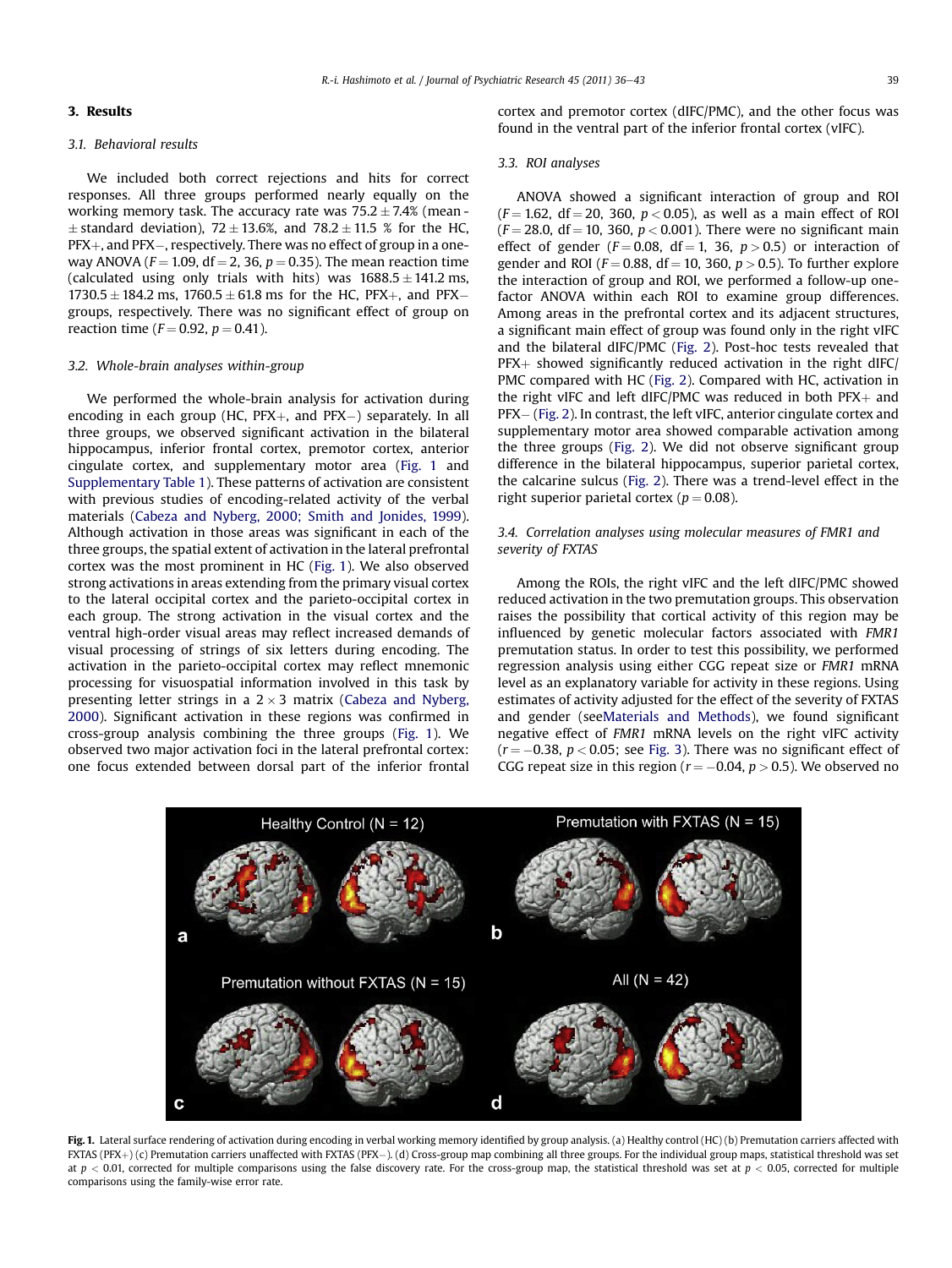<span id="page-4-0"></span>

Fig. 2. Comparison of activation among groups in the regions of interest (ROIs) analysis. Activations in (a) left dorsal inferior frontal cortex/premotor cortex (dIFC/PMC), (b) right dIFC/PMC, (c) left ventral inferior frontal cortex (vIFC), (d) right vIFC, (e) anterior cingulate cortex (ACC), (f) supplementary motor area (SMA), (g) left hippocampus, (h) right hippocampus, (i) right superior parietal cortex, (j) calcarine sulcus. Error bars indicate the standard error of mean. The left superior parietal cortex was included in the ROIs, but the graph is not shown here (No significant main effect of group,  $p > 0.1$ ). A significant difference between group is shown with an asterisk (\*) ( $p < 0.05$ ).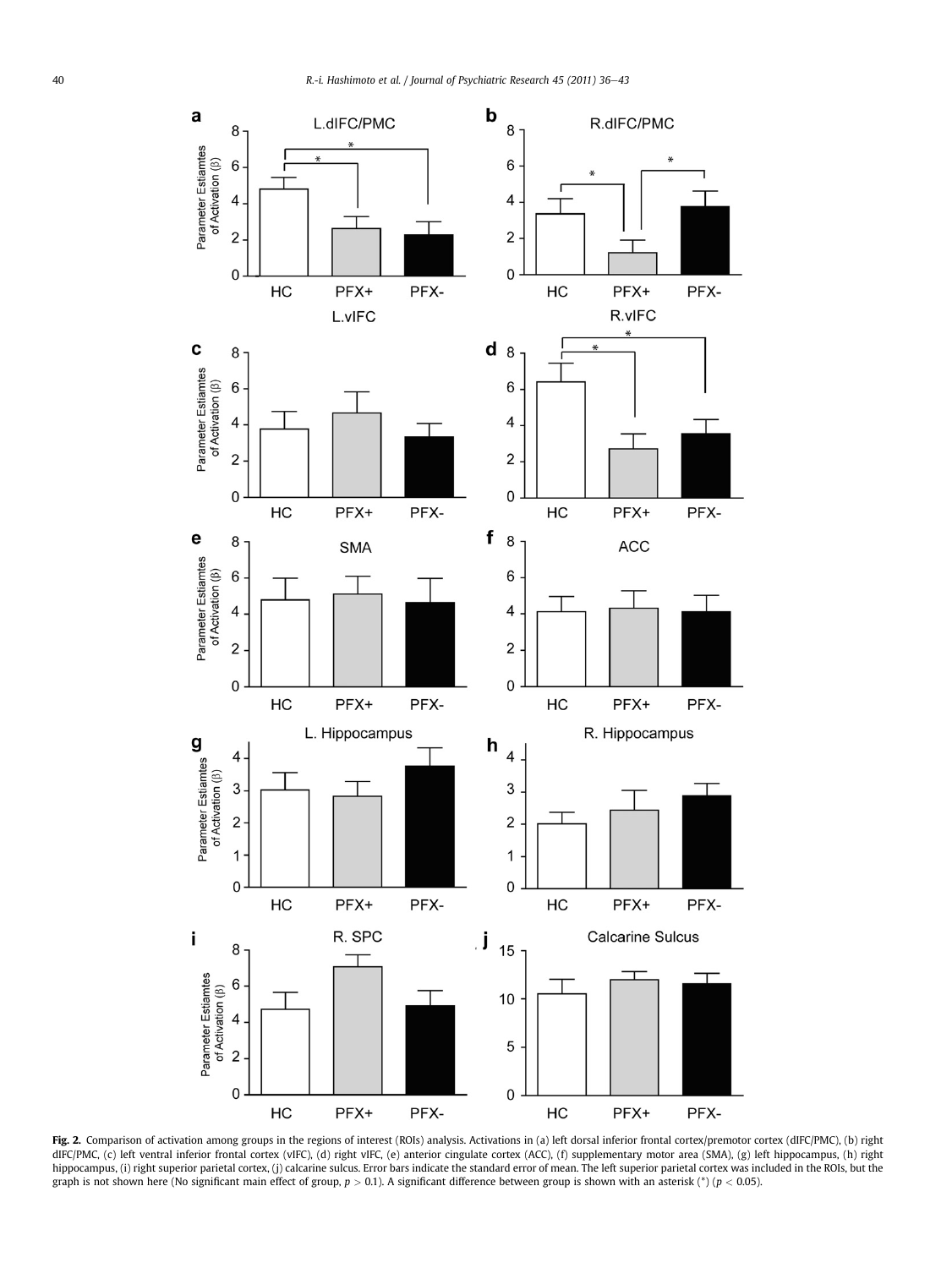<span id="page-5-0"></span>

Fig. 3. Significant negative correlation of activity in the right ventral inferior frontal cortex with the levels of FMR1 mRNA. Cortical activity was adjusted for the effects of the severity of FXTAS and gender.

significant effect of either CGG repeat size  $(r = -0.22, P = 0.24)$  or mRNA levels ( $r = 0.05$ ,  $p > 0.5$ ) on the left dIFC/PMC activity.

#### 4. Discussion

The present study is the first to use fMRI to identify altered prefrontal activity in fragile X premutation carriers affected with FXTAS. Compared with the control group, the FXTAS patients showed reduced activation in the right vIFC, and the bilateral dIFC/ PMC. Because these brain structures are critical for working memory and other executive functions [\(Cabeza and Nyberg, 2000;](#page-6-0) [Smith and Jonides, 1999\)](#page-6-0), deficient activity in these areas may be the neural correlate for the altered executive function and control of working memory that has been reported in patients with FXTAS. The right vIFC and left dIFC/PMC showed significantly reduced activation in premutation carriers with and without FXTAS. Regression analysis combining the two premutation groups revealed significant negative effects of FMR1 mRNA levels on cortical activity in the right vIFC. These results identify compromised prefrontal regions responsible for deficient executive and memory processes in some FMR1 premutation carriers, including those with FXTAS.

Because neuropsychiatric and neurological problems of FXTAS were recognized only recently, in vivo brain imaging studies of the FMR1 premutation population have been scarce. A few MRI studies have examined structural abnormalities in male FXTAS patients ([Brunberg et al., 2002](#page-6-0)) and premutation carriers of both genders ([Moore et al., 2004; Murphy et al., 1999](#page-6-0)). Evidence from these studies indicates abnormalities in the cerebellum, thalamic nuclei, and hippocampal-amygdala complex. Our recent volumetric study compared male premutation carriers with and without FXTAS and observed advanced pathology of FXTAS in measures of the gross brain structures, including the whole brain, cerebrum, cerebellum, and ventricles [\(Cohen et al., 2006](#page-6-0)). The similar but a milder pattern of advanced pathology was also confirmed in female patients by our subsequent study ([Adams et al., 2007\)](#page-6-0). However, evidence from functional imaging studies was needed to identify specific neural correlates for cognitive decline in FXTAS.

Areas in the lateral and medial prefrontal cortex and its adjacent structures are critical for executive functions and control of memory. Our findings elucidate which of these areas are affected in some carriers of the fragile X premutation. The premutation carriers who were affected by FXTAS showed reduced activation in the bilateral dIFC/PMC and right vIFC. Reduced activation in the bilateral dIFC/PMC may explain the behavioral observation that FXTAS patients have general working memory deficits, including phonological loop impairments [\(Cornish et al., 2009](#page-6-0)). The right vIFC was shown to be negatively correlated with FMR1 mRNA levels even after removing the effect of the severity of FXTAS. Previous functional imaging and brain lesion studies have shown critical roles of the right IFC in several executive functions involving response inhibition [\(Aron et al., 2004; Konishi et al., 1999](#page-6-0)). Therefore, reduced activation in this region might underlie such deficits in individuals with the premutation. Although this possibility is consistent with some of the past neuropsychological reports that both affected and unaffected premutation carriers are impaired in control of memory and executive functions including response inhibition ([Cornish et al., 2009; Grigsby et al., 2008\)](#page-6-0), it still remains unclear whether the non-FXTAS premutation individuals display significant deficits in these functions ([Hunter et al., 2008b](#page-6-0)). It is possible that the executive cognitive problems are associated with a limited part of asymptomatic premutation population, which makes convergence among studies difficult. Our finding of significant negative impact of mRNA levels on the right vIFC activity suggests the need for future large-scale studies to investigate the association between executive functions and FMR1 mRNA levels.

The advanced pathological processes in the hippocampus have been indicated by the previous histological studies of FXTAS patients [\(Greco et al., 2006; Greco et al., 2002](#page-6-0)). Evidence of hippocampal dysfunction has also been observed in our previous fMRI study of memory recall in men with the premutation who were unaffected by FXTAS ([Koldewyn et al., 2008](#page-6-0)). Whereas the task in that study was crucially dependent on the hippocampus (recall of the visual objects encoded one day before), verbal working memory has been traditionally conceptualized as operations on information actively maintained in the phonological loop, which is primarily subserved by the anterior language system of the bilateral premotor and dorsal inferior frontal cortex rather than the hippocampus ([Baddeley, 1992; Paulesu et al., 1993\)](#page-6-0). Although the present verbal working memory study did not reveal deficient hippocampal activity in either premutation group, it is possible that such abnormalities become more apparent when the task is more dependent on the hippocampus. Further studies, including postmortem pathological studies in unaffected premutation carriers, will be useful in addressing the possible functional abnormality of hippocampus.

In our continuous working memory task design, we compared activation during encoding with the other two memory phases to examine the executive and memory functions in the prefrontal cortex. Because areas in the prefrontal cortex are often involved in multiple memory phases [\(Cabeza and Nyberg, 2000](#page-6-0)), this contrast examines encoding-related activation modulated by increased task demands of memorizing multiple letters with reference to the elevated level of activity during the other two memory phases. Although the encoding phase in our design was made particularly demanding by simultaneous presentation of six different letters to remember, the contrast resulted in excluding activity for crucial working memory processes, such as short-term maintenance of information. Therefore, it is possible that there are important areas for working memory, such as the dorsolateral prefrontal cortex, that are absent in the activation pattern of this study. Further, the encoding-related activation was modeled in a fixed-interval of 10 s, which was shorter than the optimal value of  $12-14$  s for the fixedinterval event-related fMRI design [\(Bandettini and Cox, 2000\)](#page-6-0). Lastly, because activation during encoding would reflect not only mnemonic processes but also combinations of multiple factors including executive processes, attention, and novelty-effects, we do not claim that the prefrontal activation identified by our analysis reflects specific processes in working memory. Further functional imaging studies will be necessary to examine possible deficiency in specific components in working memory processes of the FMR1 premutation carriers. Despite these limitations, robust activation in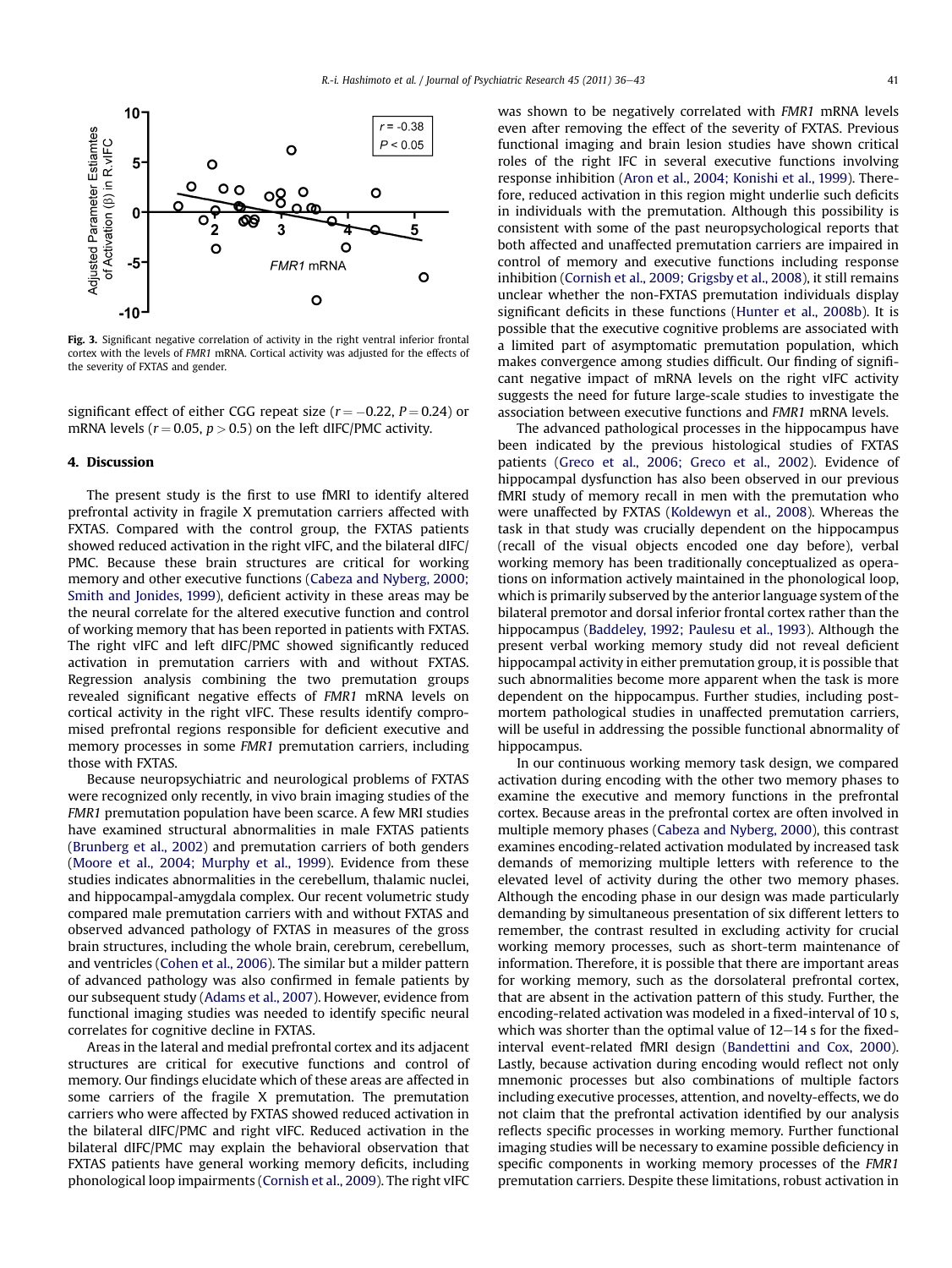<span id="page-6-0"></span>our prefrontal ROIs in the control group indicates that the present analysis served our goal of examining prefrontal functions of broad executive and memory processes.

Because this study was conducted in the context of seeing participants in a fragile X clinic, we cannot rule out the possibility of ascertainment bias in our sample, particularly in our  $PFX + group$ , for which we were seeking participants who were showing signs of neurological decline. Therefore, the question of how representative our results are of carriers of the fragile X premutation in the general population is not currently known. Further, with the limited sample size in the present study, we chose to combine both male and female participants in each subject group for group comparison. Given the clinical observation that FXTAS primarily affects males (Amiri et al., 2008), as well as the fact that the gene of interest is on the X chromosome, future studies are needed to address possible gender-specific effects of the premutation on cortical activity in larger population. A recent behavioral study showed more deteriorating effects of aging on inhibitory control in the male premutation carriers than control males (Cornish et al., 2008). It is possible that effects of aging may also have an interaction with gender of the premutation carriers. Future studies with larger sample sizes would allow for systematic investigation of the effects and interactions of gender and aging on cortical activity of the premutation carriers.

To conclude, this study presented the first fMRI evidence for altered prefrontal functions in patients with FXTAS and for effects of FMR1 mRNA levels on cortical functioning in the fragile X premutation carriers. Our findings provide bases for future studies addressing neural bases underlying behavioral deficiency and heterogeneity observed in the FMR1 mutation spectrum.

#### Contributors

Author Hashimoto analyzed fMRI data and wrote the first draft of the manuscript. Author Backer analyzed behavioral data and cowrote the first draft of the manuscript. Author Tassone analyzed and provided the molecular data from blood samples. Author Hagerman assessed the patients clinically and provided input on interpretation of study findings. Author Rivera conceptualized and designed the study and supervised the writing of the draft and the analysis of behavioral and fMRI data.

#### Funding

Funding for this study was provided by NIH grants HD03671, RL1AG032115, RL1NS062412 and UL1DE19583; the NIH had no further role in study design; in the collection, analysis and interpretation of data; in the writing of the report; and in the decision to submit the paper for publication.

### Conflicts of interest

Author R. Hagerman receives funding from Seaside Therapeutics, Novartis, Roche, Forest, Johnson and Johnson, and Curemark for treatment trials in those with fragile X syndrome and/or autism. All other authors declare that they have no conflicts of interest.

## Acknowledgements

We thank Dr. Koldewyn, who assisted with the data analysis and preparation of the manuscript.

#### Appendix. Supplementary material

Supplementary material associated with this article can be found in the online version, at [doi:10.1016/j.jpsychires.2010.04.030](http://dx.doi.org/10.1016/j.jpsychires.2010.04.030).

#### References

- Adams JS, Adams PE, Nguyen D, Brunberg JA, Tassone F, Zhang W, et al. Volumetric brain changes in females with fragile X-associated tremor/ataxia syndrome (FXTAS). Neurology 2007;69:851-9.
- Amiri K, Hagerman RJ, Hagerman PJ. Fragile X-associated tremor/ataxia syndrome: an aging face of the fragile X gene. Archives of Neurology  $2008;65:19-25$ .
- Aron AR, Monsell S, Sahakian BJ, Robbins TW. A componential analysis of taskswitching deficits associated with lesions of left and right frontal cortex. Brain 2004;127:1561-73.
- Bacalman S, Farzin F, Bourgeois JA, Cogswell J, Goodlin-Jones BL, Gane LW, et al. Psychiatric phenotype of the fragile X-associated tremor/ataxia syndrome (FXTAS) in males: newly described fronto-subcortical dementia. The Journal of Clinical Psychiatry 2006;67:87-94.
- Baddeley A. Working memory. Science 1992;255:556-9.
- Bandettini P, Cox R. Event-related fMRI contrast when using constant interstimulus interval: theory and experiment. Magnetic Resonance in Medicine 2000;43:540-8.
- Brunberg JA, Jacquemont S, Hagerman RJ, Berry-Kravis EM, Grigsby J, Leehey MA, et al. Fragile X premutation carriers: characteristic MR imaging findings of adult male patients with progressive cerebellar and cognitive dysfunction. The American Journal of Neuroradiology 2002;23:1757-66.
- Budson AE, Price BH. Memory dysfunction. New England Journal of Medicine 2005:352:692-9.
- Cabeza R, Nyberg L. Imaging cognition II: an empirical review of 275 PET and fMRI studies. The Journal of Cognitive Neuroscience 2000;12:1-47.
- Cohen S, Masyn K, Adams J, Hessl D, Rivera S, Tassone F, et al. Molecular and imaging correlates of the fragile X-associated tremor/ataxia syndrome. Neurology 2006;67:1426-31.
- Cornish KM, Kogan CS, Li L, Turk J, Jacquemont S, Hagerman RJ. Lifespan changes in working memory in fragile X premutation males. Brain and Cognition  $2009:69:551-8.$
- Cornish KM, Li L, Kogan CS, Jacquemont S, Turk J, Dalton A, et al. Age-dependent cognitive changes in carriers of the fragile X syndrome. Cortex 2008;44:628-36.
- Fu YH, Kuhl DP, Pizzuti A, Pieretti M, Sutcliffe JS, Richards S, et al. Variation of the CGG repeat at the fragile X site results in genetic instability: resolution of the Sherman paradox. Cell 1991;67:1047-58.
- Genovese CR, Lazar NA, Nichols T. Thresholding of statistical maps in functional neuroimaging using the false discovery rate. Neuroimage 2002;15:870-8.
- Greco CM, Berman RF, Martin RM, Tassone F, Schwartz PH, Chang A, et al. Neuropathology of fragile X-associated tremor/ataxia syndrome (FXTAS). Brain -<br>2006;129:243–55.
- Greco CM, Hagerman RJ, Tassone F, Chudley AE, Del Bigio MR, Jacquemont S, et al. Neuronal intranuclear inclusions in a new cerebellar tremor/ataxia syndrome among fragile X carriers. Brain  $2002;125:1760-71$ .
- Grigsby J, Brega AG, Engle K, Leehey MA, Hagerman RJ, Tassone F, et al. Cognitive profile of fragile X premutation carriers with and without fragile X-associated tremor/ataxia syndrome. Neuropsychology 2008;22:48-60.
- Hagerman PJ, Hagerman RJ. Fragile X-associated tremor/ataxia syndrome (FXTAS). Mental Retardation and Developmental Disabilities Research Reviews  $2004:10:25-30.$
- Hagerman RJ, Leehey M, Heinrichs W, Tassone F, Wilson R, Hills J, et al. Intention tremor, parkinsonism, and generalized brain atrophy in male carriers of fragile X. Neurology 2001;57:127-30.
- Hunter JE, Allen EG, Abramowicz A, Rusin M, Leslie M, Novak G, et al. Investigation of phenotypes associated with mood and anxiety among male and female fragile X premutation carriers. Behavioral Genetics 2008a;  $\overline{3}8:493-502$ .
- Hunter JE, Allen EG, Abramowicz A, Rusin M, Leslie M, Novak G, et al. No evidence for a difference in neuropsychological profile among carriers and noncarriers of the FMR1 premutation in adults under the age of 50. The American Journal of Human Genetics 2008b;83:692-702.
- Jacquemont S, Hagerman RJ, Leehey M, Grigsby J, Zhang L, Brunberg JA, et al. Fragile X premutation tremor/ataxia syndrome: molecular, clinical, and neuroimaging correlates. The American Journal of Human Genetics 2003;72:869-78.
- Kenneson A, Zhang F, Hagedorn CH, Warren ST. Reduced FMRP and increased FMR1 transcription is proportionally associated with CGG repeat number in intermediate-length and premutation carriers. Human Molecular Genetics 2001:10:1449-54.
- Koldewyn K, Hessl D, Adams J, Tassone F, Hagerman P, Hagerman R, et al. Reduced hippocampal activation during recall is associated with elevated FMR1 mRNA and psychiatric symptoms in men with the fragile X premutation. Brain Imaging and Behavior  $2008;2:105-16$ .
- Konishi S, Nakajima K, Uchida I, Kikyo H, Kameyama M, Miyashita Y. Common inhibitory mechanism in human inferior prefrontal cortex revealed by eventrelated functional MRI. Brain 1999;122:981-91.
- Moore CJ, Daly EM, Tassone F, Tysoe C, Schmitz N, Ng V, et al. The effect of premutation of X chromosome CGG trinucleotide repeats on brain anatomy. Brain 2004;127:2672-81.